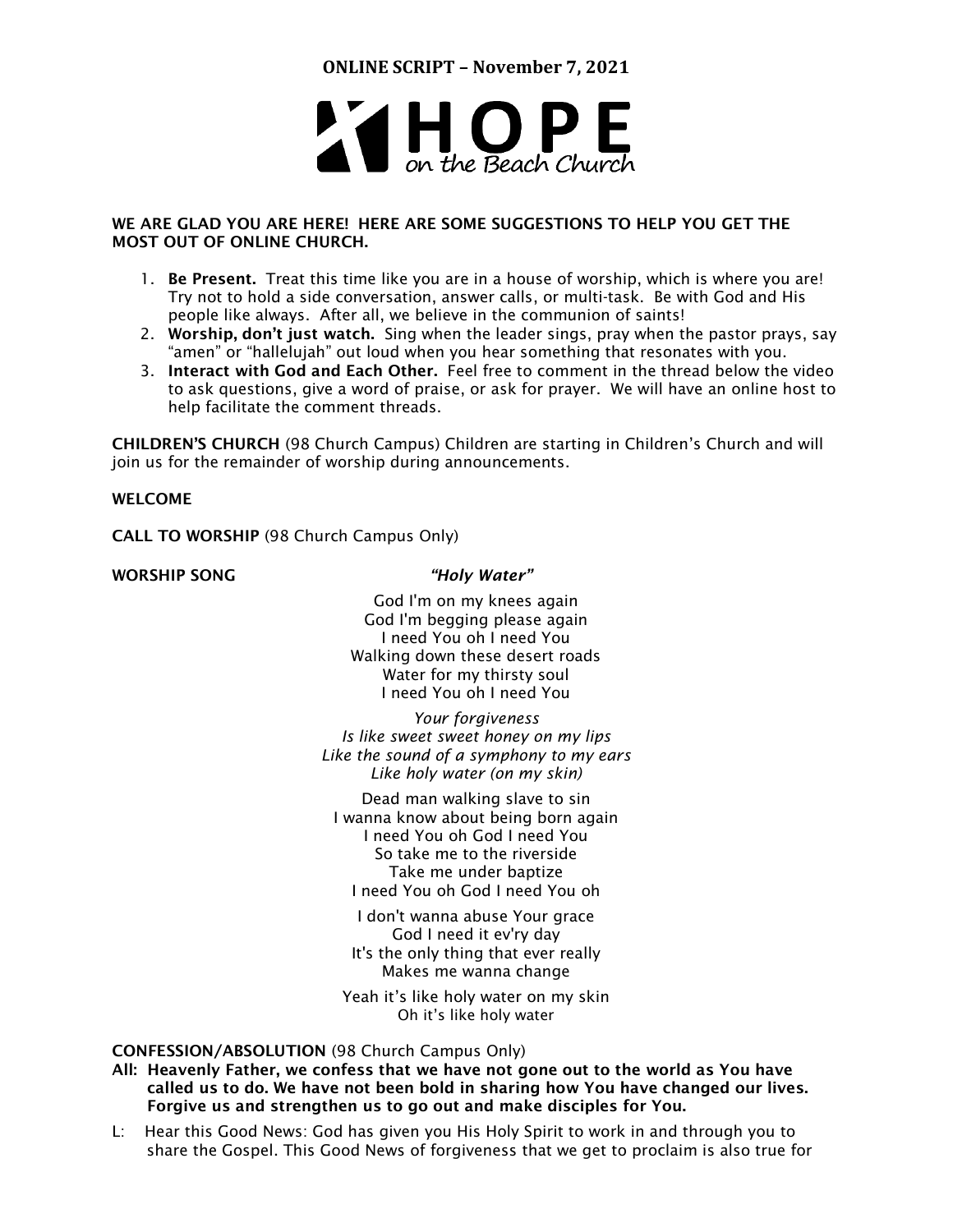each of us. You have been forgiven. You are a beloved child of God. You have been equipped to go out and make disciples by the grace of God.

## WORSHIP SONG *"Christ is Enough"*

Christ is my reward and all of my devotion Now there's nothing in this world that could ever satisfy

> Through every trial my soul will sing No turning back I've been set free

*Christ is enough for me Christ is enough for me Everything I need is in You everything I need*

Christ my all in all my joy and my salvation And this hope will never fail Heaven is our home

> Through every storm my soul will sing Jesus is here to God be the glory

I have decided to follow Jesus no turning back no turning back I have decided to follow Jesus no turning back no turning back The cross before me the world behind me No turning back no turning back The cross before me the world behind me No turning back no turning back

### SERMON: "REDISCOVER DISCIPLESHIP: SENT"

Steve Rice, Director of Discipleship

And Jesus came and said to them, "All authority in heaven and on earth has been given to me. <sup>19</sup> Go therefore and make disciples of all nations, baptizing them in the name of the Father and of the Son and of the Holy Spirit, <sup>20</sup>teaching them to observe all that I have commanded you. And behold, I am with you always, to the end of the age." (Matthew 28:18-20)

# AS DISCIPLES WE ARE NOT CALLED TO BE GATHERERS BUT RATHER HUNTERS.

## WE HAVE BEEN SENT INTO THE WORLD.

### 1. WE ALL HAVE A PAST STORY.

Then they sailed to the country of the Gerasenes, which is opposite Galilee. <sup>27</sup>When Jesus had stepped out on land, there met him a man from the city who had demons. For a long time he had worn no clothes, and he had not lived in a house but among the tombs. <sup>28</sup>When he saw Jesus, he cried out and fell down before him and said with a loud voice, "What have you to do with me, Jesus, Son of the Most High God? I beg you, do not torment me." <sup>29</sup>For he had commanded the unclean spirit to come out of the man. (For many a time it had seized him. He was kept under guard and bound with chains and shackles, but he would break the bonds and be driven by the demon into the desert.)  $^{30}$  esus then asked him, "What is your name?" And he said, "Legion," for many demons had entered him. 31And they begged him not to command them to depart into the abyss.  $32$ Now a large herd of pigs was feeding there on the hillside, and they begged him to let them enter these. So he gave them permission. <sup>33</sup>Then the demons came out of the man and entered the pigs, and the herd rushed down the steep bank into the lake and drowned. (Luke 8:26-33)

for all have sinned and fall short of the glory of God (Romans 3:23)

### 2. WE ALL HAVE A FAITH STORY.

When the herdsmen saw what had happened, they fled and told it in the city and in the country. <sup>35</sup>Then people went out to see what had happened, and they came to Jesus and found the man from whom the demons had gone, sitting at the feet of lesus, clothed and in his right mind, and they were afraid. (Luke 8:34-35)

Therefore, if anyone is in Christ, he is a new creation. The old has passed away; behold, the new has come. (2 Corinthians 5:17)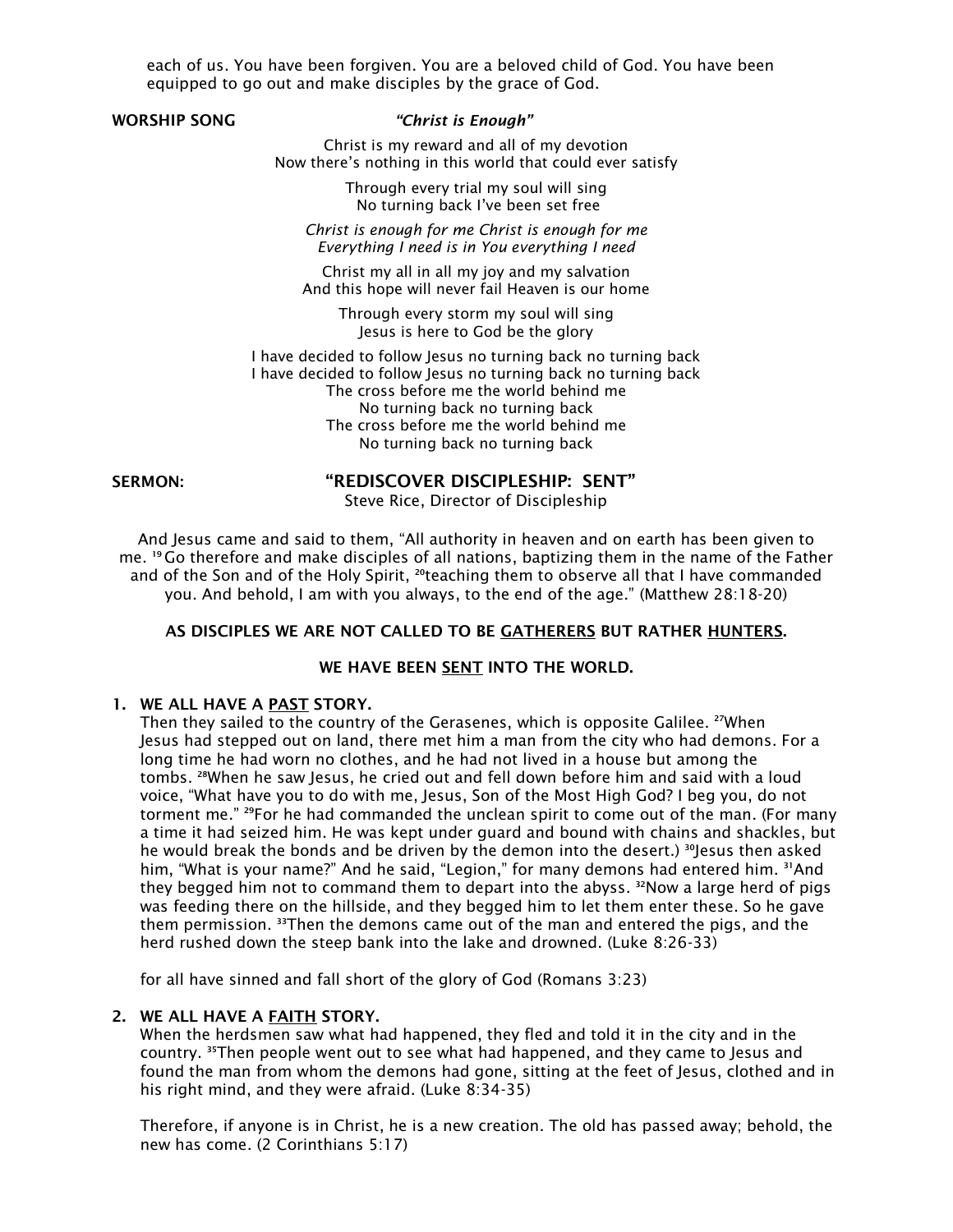# 3. WE ALL HAVE A GROWTH STORY.

And those who had seen it told them how the demon-possessed man had been healed. <sup>37</sup>Then all the people of the surrounding country of the Gerasenes asked him to depart from them, for they were seized with great fear. So he got into the boat and returned.  $38$ The man from whom the demons had gone begged that he might be with him, but Jesus sent him away, saying, (Luke 8:36-38)

"But you will receive power when the Holy Spirit has come upon you, and you will be my witnesses in Jerusalem and in all Judea and Samaria, and to the end of the earth." (Acts 1:8)

# 4. WE ALL HAVE A STORY TO TELL.

"Return to your home, and declare how much God has done for you." And he went away, proclaiming throughout the whole city how much Jesus had done for him. (Luke 8:39)

## GOING DEEPER IN THE HOME

- 1. What is the greatest barrier to your sharing your story?
- 2. How can you overcome that barrier?
- 3. Who is the first non-believer you want to share your story with?

## LORD'S PRAYER

Our Father who art in heaven, hallowed be thy name, thy kingdom come, thy will be done on earth as it is in heaven. Give us this day our daily bread; and forgive us our trespasses as we forgive those who trespass against us and lead us not into temptation, but deliver us from evil. For thine is the kingdom and the power and the glory forever and ever. Amen.

## ANNOUNCEMENTS/OFFERING:

Give online at [www.hopeonthebeach.com](http://www.hopeonthebeach.com/) Text to Give at (850) 990-4325 Schedule free bill pay through your local bank. Mail your tithe/offering to: Hope on the Beach Church 3834 US Hwy 98 West Santa Rosa Beach, FL 32459 Drop off an offering on Monday between 10:00am and 2:00pm



## NEXT STEPS:

Please fill out a Connection Card online by using this link: <https://hopeonthebeach.breezechms.com/form/ConnectionCard> Follow us on Facebook to find worship, prayers, and devotions all week long. Subscribe to our YouTube channel as well!

## Growth Track, Today and Sunday, November  $14<sup>th</sup> @ 12:30$  pm at 98 Church Campus

Have you been looking for the opportunity to learn more about Hope on the Beach Church or to become a member? Growth Track provides you the opportunity to ask questions and learn more. Contact Steve at steve@hopeonthebeach.com if you plan to attend or contact Pastor Jason if you have questions.

# Women of Hope Dinner & Fellowship, Wednesday, November  $10^{th}$  @ 6:00 pm

All women are invited to attend a Gratitude Dinner at the home of Trena Alexander. Whether you are new to Hope or have attended for years this is a great opportunity to fellowship with other ladies in the church. We hope you are able to join in the fun. Contact Kristie at kristie@hopeonthebeach.com if you are able to attend.

### Youth Group, Wednesday, November  $10^{th}$  @ 6:30 pm at the 98 Campus

Join us for faith, fellowship, and food! Youth group is a great opportunity to explore the tough questions of faith and life in a judgment free place. Contact Anna at [anna@hopeonthebeach.com](mailto:anna@hopeonthebeach.com) if you plan to attend.

## Thanksgiving Potluck, Wed., Nov. 17<sup>th</sup> @ 5:30 pm @ 98 Church Campus

All of the Hope family will be gathering for a potluck before our Thanksgiving Worship. We need family members to pitch in and help. Please contact Kristie at kristie@hopeonthebeach.com if you plan to attend and/or help bring food.